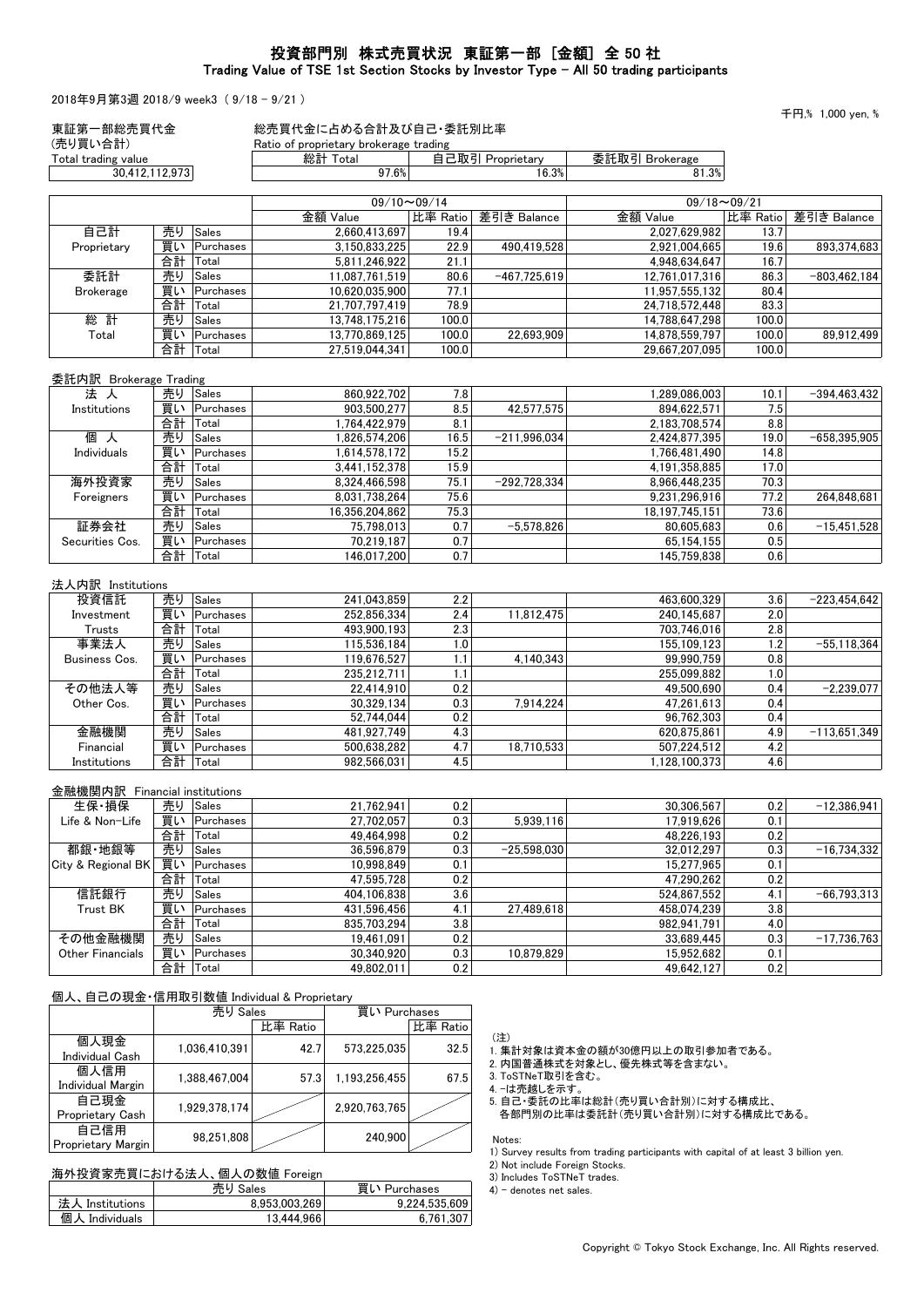## 投資部門別 株式売買状況 東証第二部 [金額] 全 50 社 Trading Value of TSE 2nd Section Stocks by Investor Type - All 50 trading participants

2018年9月第3週 2018/9 week3 ( 9/18 - 9/21 )

千円 $%1000$  yen  $%$ 

| (売り買い合計)<br>Total trading value |             |                | Ratio of proprietary brokerage trading<br>総計 Total |                    | 自己取引 Proprietary          | 委託取引 Brokerage         |                 |              |
|---------------------------------|-------------|----------------|----------------------------------------------------|--------------------|---------------------------|------------------------|-----------------|--------------|
|                                 | 318,577,432 |                | 93.9%                                              |                    | 4.0%                      | 89.9%                  |                 |              |
|                                 |             |                |                                                    |                    |                           |                        |                 |              |
|                                 |             |                | 金額 Value                                           | $09/10 \sim 09/14$ |                           | 金額 Value               | $09/18 - 09/21$ | 差引き Balance  |
| 自己計                             | 売り          | Sales          | 8,792,522                                          | 比率 Ratio<br>5.9    | 差引き Balance<br>$-874,368$ | 6,527,790              | 比率 Ratio<br>4.4 | $-218,784$   |
| Proprietary                     |             | 買い Purchases   | 7,918,154                                          | 5.3                |                           | 6,309,006              | 4.2             |              |
|                                 | 合計          | Total          | 16,710,676                                         | 5.6                |                           | 12,836,796             | 4.3             |              |
| 委託計                             | 売り          | Sales          | 140,616,070                                        | 94.1               |                           | 142,902,440            | 95.6            |              |
| <b>Brokerage</b>                |             | 買い Purchases   | 141,784,948                                        | 94.7               | 1,168,878                 | 143,382,284            | 95.8            | 479,844      |
|                                 | 合計          | Total          | 282,401,018                                        | 94.4               |                           | 286,284,724            | 95.7            |              |
| 総 計                             | 売り          | Sales          | 149,408,592                                        | 100.0              |                           | 149,430,230            | 100.0           |              |
| Total                           |             | 買い Purchases   | 149,703,102                                        | 100.0              | 294,510                   | 149,691,290            | 100.0           | 261,060      |
|                                 | 合計 Total    |                | 299,111,694                                        | 100.0              |                           | 299,121,520            | 100.0           |              |
|                                 |             |                |                                                    |                    |                           |                        |                 |              |
| 委託内訳 Brokerage Trading          |             |                |                                                    |                    |                           |                        |                 |              |
| 法 人                             |             | 売り  Sales      | 8,478,395                                          | 6.0                | $-225,832$                | 7,208,996              | 5.0             |              |
| Institutions                    |             | 買い Purchases   | 8,252,563                                          | 5.8                |                           | 9,892,834              | 6.9             | 2,683,838    |
|                                 | 合計 Total    |                | 16,730,958                                         | 5.9                |                           | 17.101.830             | 6.0             |              |
| 個<br>人                          | 売り          | Sales          | 65,771,581                                         | 46.8               | $-7,995,674$              | 61,350,524             | 42.9            | $-8,233,575$ |
| Individuals                     |             | 買い Purchases   | 57,775,907                                         | 40.7               |                           | 53,116,949             | 37.0            |              |
|                                 | 合計 Total    |                | 123,547,488                                        | 43.7               |                           | 114,467,473            | 40.0            |              |
| 海外投資家                           | 売り          | Sales          | 64,144,894                                         | 45.6               |                           | 72,466,205             | 50.7            |              |
| Foreigners                      |             | 買い Purchases   | 73,332,610                                         | 51.7               | 9,187,716                 | 78,636,707             | 54.8            | 6,170,502    |
|                                 | 合計  Total   |                | 137,477,504                                        | 48.7               |                           | 151,102,912            | 52.8            |              |
| 証券会社                            | 売り          | Sales          | 2,221,200                                          | 1.6                |                           | 1,876,715              | 1.3             | $-140,921$   |
| Securities Cos.                 | 合計 Total    | 買い Purchases   | 2,423,868<br>4,645,068                             | 1.7<br>1.6         | 202,668                   | 1,735,794<br>3,612,509 | 1.2<br>1.3      |              |
|                                 |             |                |                                                    |                    |                           |                        |                 |              |
| 法人内訳 Institutions               |             | 売り Sales       |                                                    |                    |                           |                        |                 |              |
| 投資信託                            |             | 買い Purchases   | 2,145,777<br>1,622,495                             | 1.5                | $-523,282$                | 1,371,605              | 1.0<br>0.9      | $-110,708$   |
| Investment                      | 合計 Total    |                | 3,768,272                                          | 1.1<br>1.3         |                           | 1,260,897<br>2,632,502 | 0.9             |              |
| Trusts<br>事業法人                  | 売り          | Sales          | 2,966,994                                          | 2.1                | $-1,053,642$              | 2,614,860              | 1.8             | $-599,994$   |
| Business Cos.                   |             | 買い Purchases   | 1,913,352                                          | 1.3                |                           | 2,014,866              | 1.4             |              |
|                                 | 合計 Total    |                | 4,880,346                                          | 1.7                |                           | 4,629,726              | 1.6             |              |
| その他法人等                          | 売り          | Sales          | 622,970                                            | 0.4                | $-211,282$                | 339,729                | 0.2             |              |
| Other Cos.                      |             | 買い Purchases   | 411,688                                            | 0.3                |                           | 468,468                | 0.3             | 128,739      |
|                                 | 合計          | Total          | 1,034,658                                          | 0.4                |                           | 808,197                | 0.3             |              |
| 金融機関                            | 売り          | Sales          | 2,742,654                                          | 2.0                |                           | 2,882,802              | 2.0             |              |
| Financial                       |             | 買い Purchases   | 4,305,028                                          | 3.0                | 1,562,374                 | 6.148.603              | 4.3             | 3,265,801    |
| Institutions                    | 合計          | Total          | 7,047,682                                          | 2.5                |                           | 9,031,405              | 3.2             |              |
|                                 |             |                |                                                    |                    |                           |                        |                 |              |
| 金融機関内訳 Financial institutions   |             |                |                                                    |                    |                           |                        |                 |              |
| 生保·損保                           |             | 売り Sales       | 262,847                                            | 0.2                | $-261.812$                | 91,772                 | 0.1             | $-39,008$    |
| Life & Non-Life                 |             | 買い   Purchases | 1,035                                              | 0.0                |                           | 52,764                 | 0.0             |              |
|                                 | 合計   Total  |                | 263,882                                            | 0.1                |                           | 144,536                | 0.1             |              |
| 都銀·地銀等                          | 売り          | Sales          | 82,741                                             | 0.1                | $-68,623$                 | 64,050                 | 0.0             | $-61,165$    |
| City & Regional BK              |             | 買い Purchases   | 14,118                                             | 0.0                |                           | 2,885                  | $0.0\,$         |              |
|                                 | 合計          | Total          | 96,859                                             | $0.0\,$            |                           | 66,935                 | $0.0\,$         |              |
| 信託銀行                            |             | 売り Sales       | 2,375,340                                          | 1.7                |                           | 2,672,853              | 1.9             |              |
| <b>Trust BK</b>                 |             | 買い Purchases   | 4,102,667                                          | 2.9                | 1,727,327                 | 5,953,017              | 4.2             | 3,280,164    |
|                                 | 合計  Total   |                | 6,478,007                                          | 2.3                |                           | 8,625,870              | 3.0             |              |
| その他金融機関                         | 売り          | Sales          | 21,726                                             | 0.0                |                           | 54,127                 | 0.0             |              |
| Other Financials                |             | 買い Purchases   | 187,208                                            | 0.1                | 165,482                   | 139,937                | 0.1             | 85,810       |
|                                 |             | 合計  Total      | 208,934                                            | 0.1                |                           | 194,064                | 0.1             |              |

| 1ロノヽヽ 1コ ヒソンシレ业                  | $\Box$     |          |              |          |  |  |
|----------------------------------|------------|----------|--------------|----------|--|--|
|                                  | 売り Sales   |          | 買い Purchases |          |  |  |
|                                  |            | 比率 Ratio |              | 比率 Ratio |  |  |
| 個人現金<br><b>Individual Cash</b>   | 30.592.802 | 49.9     | 23.704.803   | 44.6     |  |  |
| 個人信用<br><b>Individual Margin</b> | 30.757.722 | 50.1     | 29.412.146   | 55.4     |  |  |
| 自己現金<br>Proprietary Cash         | 6,391,567  |          | 6.300.697    |          |  |  |
| 自己信用<br>Proprietary Margin       | 136,223    |          | 8.309        |          |  |  |

# 海外投資家売買における法人、個人の数値 Foreign

|                 | 売り Sales   | 買い Purchases |
|-----------------|------------|--------------|
| 法人 Institutions | 72.156.731 | 78.462.367   |
| 個人 Individuals  | 309.474    | 174.340      |

(注)

1. 集計対象は資本金の額が30億円以上の取引参加者である。

2. 内国普通株式を対象とし、優先株式等を含まない。

3. ToSTNeT取引を含む。

4. -は売越しを示す。

5. 自己・委託の比率は総計(売り買い合計別)に対する構成比、

各部門別の比率は委託計(売り買い合計別)に対する構成比である。

 Notes: 1) Survey results from trading participants with capital of at least 3 billion yen.

2) Not include Foreign Stocks.

3) Includes ToSTNeT trades.

4) - denotes net sales.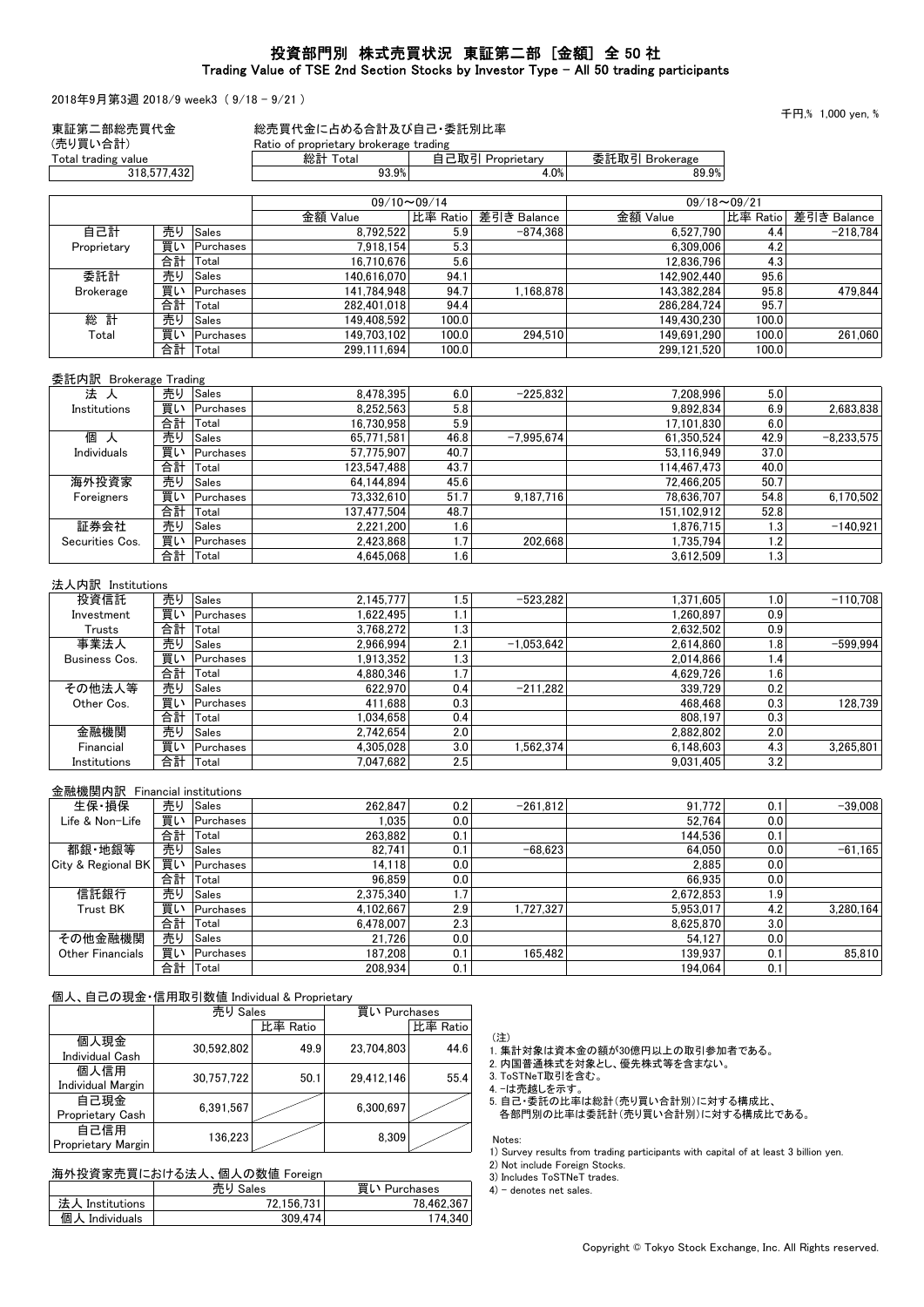# 投資部門別 株式売買状況 東証マザーズ [金額] 全 50 社 Trading Value of TSE Mothers Stocks by Investor Type - All 50 trading participants

2018年9月第3週 2018/9 week3 ( 9/18 - 9/21 )

| 東証マザーズ総売買代金                     |             |                    | 総売買代金に占める合計及び自己・委託別比率                              |                    |                  |                                                         |                 |              |
|---------------------------------|-------------|--------------------|----------------------------------------------------|--------------------|------------------|---------------------------------------------------------|-----------------|--------------|
| (売り買い合計)<br>Total trading value |             |                    | Ratio of proprietary brokerage trading<br>総計 Total |                    | 自己取引 Proprietarv | 委託取引 Brokerage                                          |                 |              |
|                                 | 822,032,576 |                    | 93.5%                                              |                    | 2.3%             | 91.2%                                                   |                 |              |
|                                 |             |                    |                                                    | $09/10 \sim 09/14$ |                  |                                                         | $09/18 - 09/21$ |              |
|                                 |             |                    | 金額 Value                                           | 比率 Ratio           | 差引き Balance      | 金額 Value                                                | 比率 Ratio        | 差引き Balance  |
| 自己計                             | 売り          | Sales              | 15,971,233                                         | 3.8                |                  | 10,141,154                                              | 2.6             | $-1,187,235$ |
| Proprietary                     |             | 買い Purchases       | 18,071,019                                         | 4.3                | 2,099,786        | 8,953,919                                               | 2.3             |              |
|                                 | 合計          | Total              | 34.042.252                                         | 4.0                |                  | 19,095,073                                              | 2.5             |              |
| 委託計                             | 売り          | Sales              | 407,176,041                                        | 96.2               | $-2.073.387$     | 374,217,221                                             | 97.4            |              |
| <b>Brokerage</b>                | 買い          | Purchases          | 405,102,654                                        | 95.7               |                  | 375,198,363                                             | 97.7            | 981,142      |
|                                 | 合計          | Total              | 812.278.695                                        | 96.0               |                  | 749,415,584                                             | 97.5            |              |
| 総計                              | 売り          | Sales              | 423,147,274                                        | 100.0              |                  | 384,358,375                                             | 100.0           | $-206,093$   |
| Total                           | 買い          | Purchases          | 423,173,673                                        | 100.0              | 26,399           | 384,152,282                                             | 100.0           |              |
|                                 | 合計          | Total              | 846,320,947                                        | 100.0              |                  | 768,510,657                                             | 100.0           |              |
| 委託内訳 Brokerage Trading          |             |                    |                                                    |                    |                  |                                                         |                 |              |
| 法人                              | 売り          | Sales              | 11,704,069                                         | 2.9                | $-17,321$        | 12,854,629                                              | 3.4             | $-1,094,546$ |
| Institutions                    | 買い          | Purchases          | 11,686,748                                         | 2.9                |                  | 11,760,083                                              | 3.1             |              |
|                                 | 合計          | Total              | 23,390,817                                         | 2.9                |                  | 24,614,712                                              | 3.3             |              |
| 個人                              | 売り          | Sales              | 247.686.016                                        | 60.8               | $-2,972,856$     | 229,347,739                                             | 61.3            | $-2,600,666$ |
| Individuals                     | 買い          | Purchases          | 244,713,160                                        | 60.4               |                  | 226,747,073                                             | 60.4            |              |
|                                 | 合計          | Total              | 492,399,176                                        | 60.6               |                  | 456,094,812                                             | 60.9            |              |
| 海外投資家                           | 売り          | Sales              | 140,309,327                                        | 34.5               |                  | 125,779,464                                             | 33.6            |              |
| Foreigners                      | 買い          | Purchases          | 141,106,235                                        | 34.8               | 796,908          | 130,666,432                                             | 34.8            | 4,886,968    |
|                                 | 合計          | Total              | 281,415,562                                        | 34.6               |                  | 256,445,896                                             | 34.2            |              |
| 証券会社                            | 売り          | Sales              | 7,476,629                                          | 1.8                |                  | 6,235,389                                               | 1.7             | $-210,614$   |
| Securities Cos.                 | 買い          | Purchases          | 7,596,511                                          | 1.9                | 119,882          | 6,024,775                                               | 1.6             |              |
|                                 | 合計          | Total              | 15,073,140                                         | 1.9                |                  | 12,260,164                                              | 1.6             |              |
| 法人内訳 Institutions               |             |                    |                                                    |                    |                  |                                                         |                 |              |
| 投資信託                            | 売り          | Sales              | 3,559,147                                          | 0.9                | $-404,264$       | 2,654,238                                               | 0.7             |              |
| Investment                      | 買い          | Purchases          | 3,154,883                                          | 0.8                |                  | 3,603,756                                               | 1.0             | 949,518      |
| Trusts                          | 合計          | Total              | 6,714,030                                          | 0.8                |                  | 6,257,994                                               | 0.8             |              |
| 事業法人                            | 売り          | Sales              | 3,376,778                                          | 0.8                |                  | 4,838,858                                               | 1.3             | $-1,368,294$ |
| Business Cos.                   | 買い          | Purchases          | 3,579,507                                          | 0.9                | 202,729          | 3,470,564                                               | 0.9             |              |
|                                 | 合計          | Total              | 6,956,285                                          | 0.9                |                  | 8,309,422                                               | 1.1             |              |
| その他法人等                          | 売り          | Sales              | 503,625                                            | 0.1                |                  | 1,449,888                                               | 0.4             | $-667,357$   |
| Other Cos.                      | 買い          | Purchases          | 503.665                                            | 0.1                | 40               | 782.531                                                 | 0.2             |              |
|                                 | 合計          | Total              | 1,007,290                                          | 0.1                |                  | 2,232,419                                               | 0.3             |              |
| 金融機関                            | 売り          | <b>Sales</b>       | 4,264,519                                          | 1.0                |                  | 3,911,645                                               | 1.0             | $-8,413$     |
| Financial<br>Institutions       | 買い<br>合計    | Purchases<br>Total | 4,448,693<br>8,713,212                             | 1.1<br>1.1         | 184,174          | 3,903,232<br>7.814.877                                  | 1.0<br>1.0      |              |
|                                 |             |                    |                                                    |                    |                  |                                                         |                 |              |
| 金融機関内訳 Financial institutions   |             |                    |                                                    |                    |                  |                                                         |                 |              |
| 生保·損保                           | 売り          | Sales              | 49,450                                             | 0.0                | $-28,986$        | 57,524                                                  | 0.0             | $-21,408$    |
| Life & Non-Life                 | 買い          | Purchases          | 20,464                                             | 0.0                |                  | 36,116                                                  | 0.0             |              |
|                                 | 合計          | Total              | 69,914                                             | 0.0                |                  | 93,640                                                  | 0.0             |              |
| 都銀·地銀等                          | 売り          | Sales              | 3,225                                              | 0.0                |                  | 18,626                                                  | 0.0             | $-8,462$     |
| City & Regional BK              | 買い          | Purchases          | 53,008                                             | 0.0                | 49,783           | 10,164                                                  | 0.0             |              |
|                                 | 合計          | Total              | 56,233                                             | 0.0                |                  | 28,790                                                  | 0.0             |              |
| 信託銀行                            | 売り          | Sales              | 4,158,361                                          | 1.0                |                  | 3,787,992                                               | 1.0             |              |
| Trust BK                        |             | 買い Purchases       | 4,263,123                                          | 1.1                | 104,762          | 3,791,658                                               | 1.0             | 3,666        |
| その他金融機関                         | 合計          | Total              | 8,421,484                                          | 1.0<br>0.0         |                  | 7,579,650                                               | 1.0<br>0.0      |              |
|                                 | 売り          | Sales              | 53,483                                             |                    |                  | 47,503                                                  |                 |              |
| <b>Other Financials</b>         | 買い<br>合計    | Purchases<br>Total | 112,098<br>165,581                                 | 0.0<br>0.0         | 58,615           | 65,294<br>112,797                                       | 0.0<br>0.0      | 17,791       |
|                                 |             |                    |                                                    |                    |                  |                                                         |                 |              |
|                                 |             |                    | 個人、自己の現金・信用取引数値 Individual & Proprietary           |                    |                  |                                                         |                 |              |
|                                 |             | 売り Sales           | 買い Purchases                                       |                    |                  |                                                         |                 |              |
|                                 |             |                    | 比率 Ratio                                           | 比率 Ratio           | (注)              |                                                         |                 |              |
| 個人現金<br><b>Individual Cash</b>  |             | 86,738,639         | 37.8<br>74,943,620                                 | 33.1               |                  | 1. 集計対象は資本金の額が30億円以上の取引参加者である。<br>市団並深地半た母鱼 山 原生地半学た今土地 |                 |              |

3. ToSTNeT取引を含む。

4. -は売越しを示す。

5. 自己・委託の比率は総計(売り買い合計別)に対する構成比、

各部門別の比率は委託計(売り買い合計別)に対する構成比である。

Notes:

1) Survey results from trading participants with capital of at least 3 billion yen.

2) Not include Foreign Stocks.

3) Includes ToSTNeT trades.

4) - denotes net sales.

# 海外投資家売買における法人、個人の数値 Foreign

個人信用

自己現金

自己信用

|                 | 売り Sales    | 買い Purchases |  |  |  |  |  |
|-----------------|-------------|--------------|--|--|--|--|--|
| 法人 Institutions | 124.913.225 | 129.868.998  |  |  |  |  |  |
| 個人 Individuals  | 866.239     | 797.434      |  |  |  |  |  |

1個人信用 142,609,100 62.2 151,803,453 66.9

Proprietary Cash 10,098,361 8,946,284

日ご信用 42,793 7,635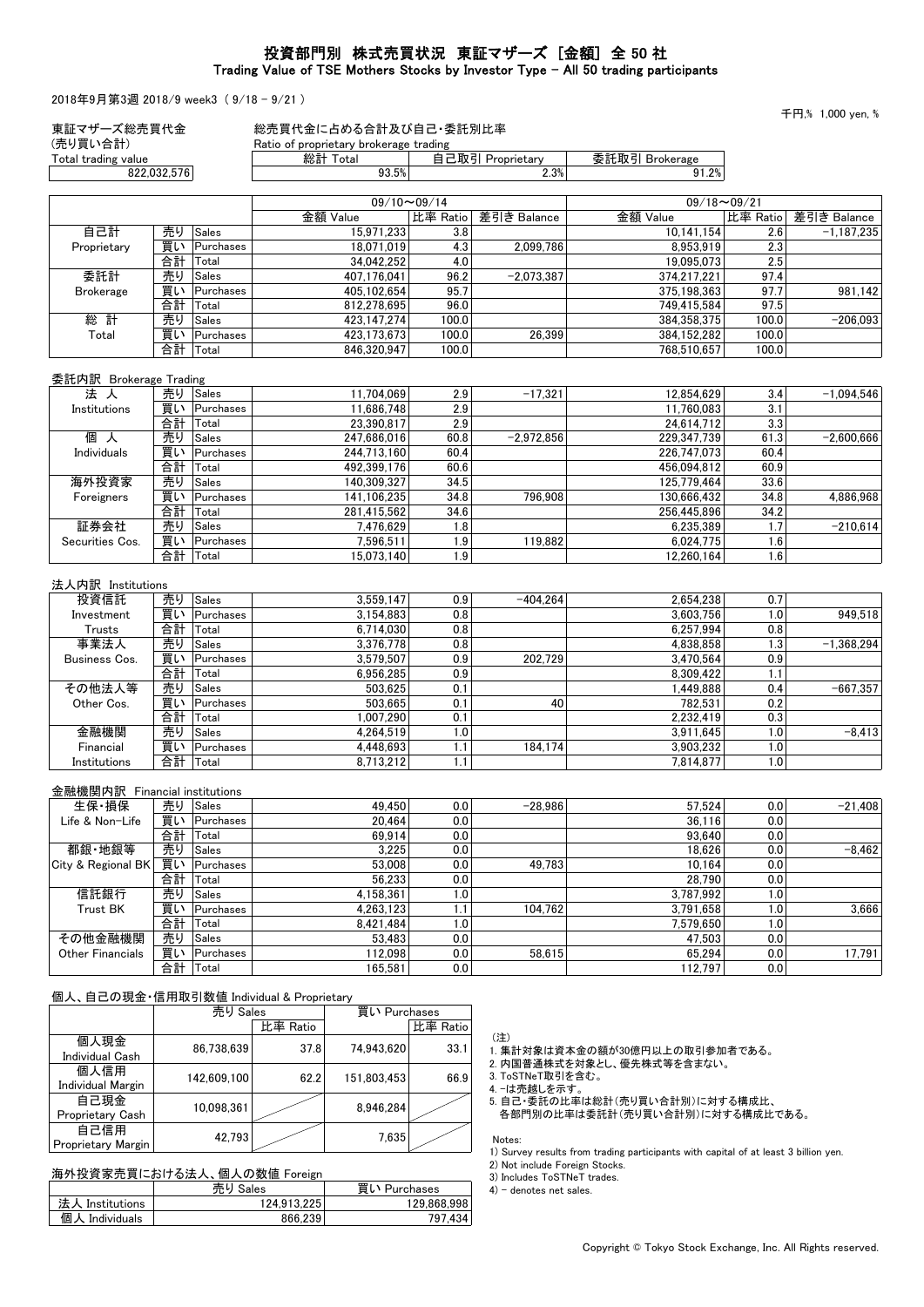## 投資部門別 株式売買状況 東証JASDAQ [金額] 全 50 社 Trading Value of TSE JASDAQ Stocks by Investor Type - All 50 trading participants

2018年9月第3週 2018/9 week3 ( 9/18 - 9/21 )

千円,% 1,000 yen, %

| 東証JASDAQ総売買代金<br>(売り買い合計) |    |              | 総売買代金に占める合計及び自己・委託別比率<br>Ratio of proprietary brokerage trading |             |                  |                    |             |            |
|---------------------------|----|--------------|-----------------------------------------------------------------|-------------|------------------|--------------------|-------------|------------|
| Total trading value       |    |              | 総計 Total                                                        |             | 自己取引 Proprietary | 委託取引 Brokerage     |             |            |
| 479.637.906               |    | 93.2%        |                                                                 | 2.9%        | 90.3%            |                    |             |            |
|                           |    |              | $09/10 \sim 09/14$                                              |             |                  | $09/18 \sim 09/21$ |             |            |
|                           |    | 金額 Value     | 比率 Ratio                                                        | 差引き Balance | 金額 Value         | 比率 Ratio           | 差引き Balance |            |
| 自己計                       | 売り | Sales        | 10.198.447                                                      | 3.8         |                  | 7.337.050          | 3.3         | $-689.259$ |
| Proprietary               | 買い | Purchases    | 10.565.275                                                      | 3.9         | 366.828          | 6.647.791          | 3.0         |            |
|                           | 合計 | Total        | 20.763.722                                                      | 3.8         |                  | 13.984.841         | 3.1         |            |
| 委託計                       | 売り | <b>Sales</b> | 259,375,265                                                     | 96.2        |                  | 216,498,830        | 96.7        |            |
| <b>Brokerage</b>          | 買い | Purchases    | 261.492.279                                                     | 96.1        | 2.117.014        | 216.744.111        | 97.0        | 245,281    |
|                           | 合計 | Total        | 520.867.544                                                     | 96.2        |                  | 433.242.941        | 96.9        |            |
| 総計                        | 売り | <b>Sales</b> | 269.573.712                                                     | 100.0       |                  | 223.835.880        | 100.0       | $-443.978$ |
| Total                     | 買い | Purchases    | 272.057.554                                                     | 100.0       | 2.483.842        | 223.391.902        | 100.0       |            |
|                           | 合計 | Total        | 541.631.266                                                     | 100.0       |                  | 447.227.782        | 100.0       |            |

#### 委託内訳 Brokerage Trading

| 法人              | 売り | <b>Sales</b> | 12,852,208  | 5.0  | $-1.503.294$ | 10.398.983  | 4.8  | $-1.749.366$ |
|-----------------|----|--------------|-------------|------|--------------|-------------|------|--------------|
| Institutions    | 買い | Purchases    | 11.348.914  | 4.3  |              | 8.649.617   | 4.0  |              |
|                 | 合計 | Total        | 24.201.122  | 4.6  |              | 19.048.600  | 4.4  |              |
| 個<br>⋏          | 売り | Sales        | 144.397.939 | 55.7 |              | 119.979.694 | 55.4 | $-354,108$   |
| Individuals     | 買い | Purchases    | 147.153.579 | 56.3 | 2.755.640    | 119.625.586 | 55.2 |              |
|                 | 合計 | Total        | 291.551.518 | 56.0 |              | 239,605,280 | 55.3 |              |
| 海外投資家           | 売り | <b>Sales</b> | 96.931.242  | 37.4 |              | 82.037.550  | 37.9 |              |
| Foreigners      | 買い | Purchases    | 97.600.076  | 37.3 | 668.834      | 84.129.098  | 38.8 | 2.091.548    |
|                 | 合計 | Total        | 194.531.318 | 37.3 |              | 166.166.648 | 38.4 |              |
| 証券会社            | 売り | <b>Sales</b> | 5.193.876   | 2.0  |              | 4.082.603   | 1.9  |              |
| Securities Cos. | 買い | Purchases    | 5.389.710   | 2.1  | 195.834      | 4.339.810   | 2.0  | 257.207      |
|                 | 合計 | Total        | 10.583.586  | 2.0  |              | 8,422,413   | 1.9  |              |

#### 法人内訳 Institutions

| 投資信託          | 売り | Sales        | 3.694.279 | .4 <sup>1</sup>  | $-1.605.850$ | 3.039.491 | 1.4              | $-1,234,313$ |
|---------------|----|--------------|-----------|------------------|--------------|-----------|------------------|--------------|
| Investment    | 買い | Purchases    | 2.088.429 | 0.8              |              | 1.805.178 | 0.8              |              |
| Trusts        | 合計 | Total        | 5.782.708 |                  |              | 4.844.669 | 1.1              |              |
| 事業法人          | 売り | Sales        | 2.640.488 | ا0، ا            |              | 2.330.330 | 1.1              |              |
| Business Cos. | 買い | Purchases    | 5.104.771 | 2.0              | 2.464.283    | 3.781.635 | 1.7 <sub>z</sub> | 1.451.305    |
|               | 合計 | Total        | 7.745.259 | 5'،              |              | 6.111.965 | 1.4              |              |
| その他法人等        | 売り | <b>Sales</b> | 424.270   | 0.2              |              | 1.127.385 | 0.5              | $-606, 128$  |
| Other Cos.    | 買い | Purchases    | 439.523   | 0.2              | 15.253       | 521.257   | 0.2              |              |
|               | 合計 | Total        | 863.793   | 0.2              |              | .648.642  | 0.4              |              |
| 金融機関          | 売り | Sales        | 6.093.171 | 2.3 <sub>1</sub> | $-2.376.980$ | 3.901.777 | 1.8              | $-1.360.230$ |
| Financial     | 買い | Purchases    | 3.716.191 | .4               |              | 2.541.547 | 1.2              |              |
| Institutions  | 合計 | Total        | 9.809.362 | ا 9.             |              | 6.443.324 | ا5. ا            |              |

### 金融機関内訳 Financial institutions

| 生保・損保                   | 売り | <b>Sales</b> | 202.281   | 0.1  | $-115.922$   | 100.036   | 0.0 |            |
|-------------------------|----|--------------|-----------|------|--------------|-----------|-----|------------|
| Life & Non-Life         | 買い | Purchases    | 86.359    | 0.0  |              | 102.683   | 0.0 | 2.647      |
|                         | 合計 | Total        | 288.640   | 0.1  |              | 202.719   | 0.0 |            |
| 都銀 地銀等                  | 売り | Sales        | 57.201    | 0.0  | $-55.345$    | 178.634   | 0.1 | $-175.140$ |
| City & Regional BK      | 買い | Purchases    | 1.856     | 0.0  |              | 3.494     | 0.0 |            |
|                         | 合計 | Total        | 59.057    | 0.0  |              | 182.128   | 0.0 |            |
| 信託銀行                    | 売り | Sales        | 5.082.064 | 2.0  | $-1.734.956$ | 3.173.843 | 1.5 | $-937.081$ |
| <b>Trust BK</b>         | 買い | Purchases    | 3.347.108 | 1.3' |              | 2.236.762 | 1.0 |            |
|                         | 合計 | Total        | 8.429.172 | 1.6  |              | 5.410.605 | 1.2 |            |
| その他金融機関                 | 売り | <b>Sales</b> | 751.625   | 0.3  | $-470.757$   | 449.264   | 0.2 | $-250.656$ |
| <b>Other Financials</b> | 買い | Purchases    | 280.868   | 0.1  |              | 198.608   | 0.1 |            |
|                         | 合計 | Total        | 1.032.493 | 0.2  |              | 647.872   | 0.1 |            |

#### 個人、自己の現金・信用取引数値 Individual & Proprietary

|                                | 売り Sales   |          | 買い Purchases |          |  |
|--------------------------------|------------|----------|--------------|----------|--|
|                                |            | 比率 Ratio |              | 比率 Ratio |  |
| 個人現金<br><b>Individual Cash</b> | 50.989.726 | 42.5     | 47.110.507   | 39.4     |  |
| 個人信用                           |            |          |              |          |  |
| <b>Individual Margin</b>       | 68.989.968 | 57.5     | 72.515.079   | 60.6     |  |
| 自己現金                           | 7,031,441  |          | 6,641,769    |          |  |
| Proprietary Cash               |            |          |              |          |  |
| 自己信用<br>Proprietary Margin     | 305,609    |          | 6,022        |          |  |

# 海外投資家売買における法人、個人の数値 Foreign

|                 | 売り Sales   | 買い Purchases |
|-----------------|------------|--------------|
| 法人 Institutions | 81.453.341 | 83.594.939   |
| 個人 Individuals  | 584.209    | 534.159      |

(注)

1. 集計対象は資本金の額が30億円以上の取引参加者である。

2. 内国普通株式を対象とし、優先株式等を含まない。

3. ToSTNeT取引を含む。

4. -は売越しを示す。

5. 自己・委託の比率は総計(売り買い合計別)に対する構成比、

各部門別の比率は委託計(売り買い合計別)に対する構成比である。

Notes:

1) Survey results from trading participants with capital of at least 3 billion yen.

2) Not include Foreign Stocks.

3) Includes ToSTNeT trades.

4) - denotes net sales.